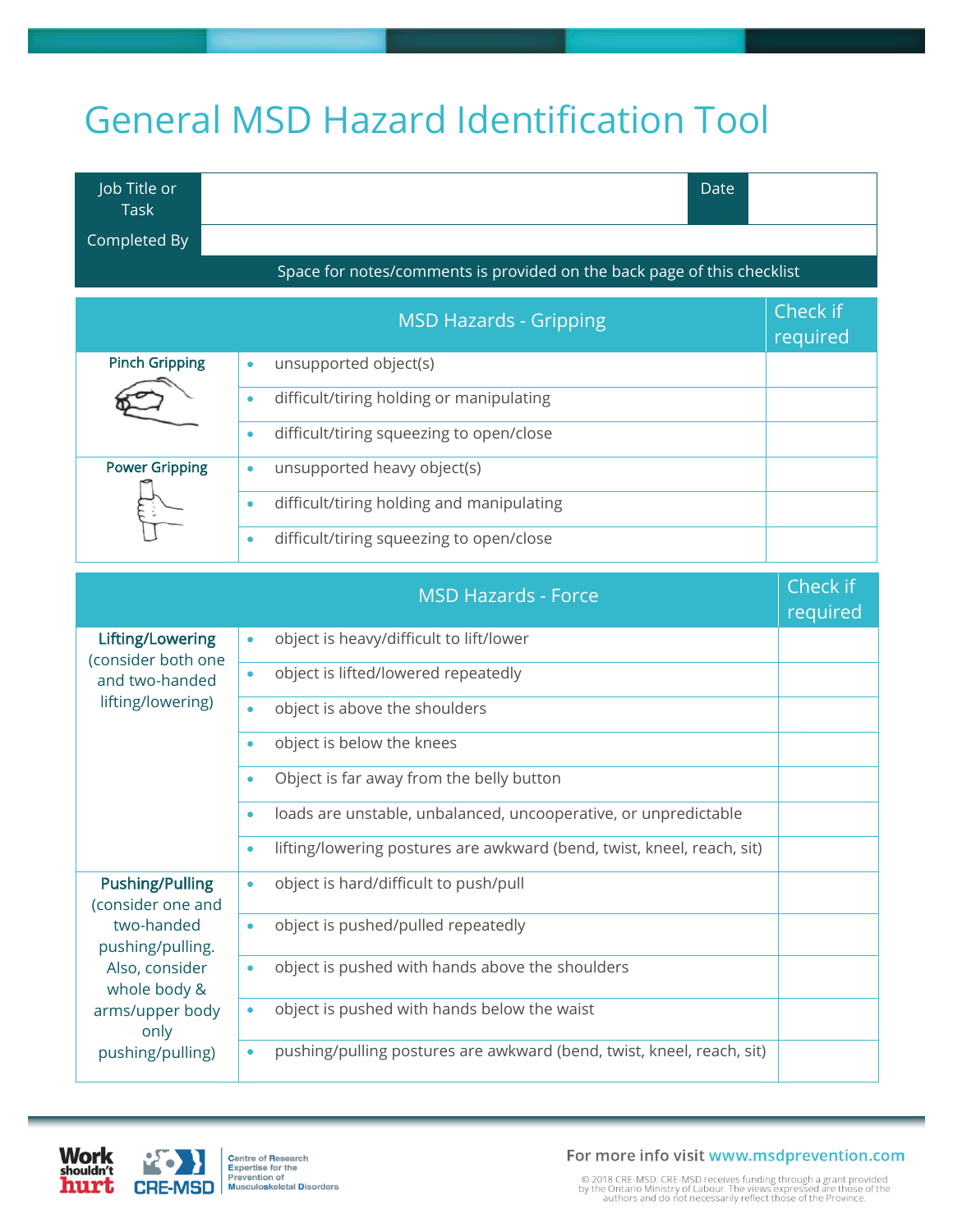|                        | MSD Hazards - Awkward/Fixed Posture (Do workers frequently<br>assume these postures and/or hold them for a long time?) | Check if<br>required |
|------------------------|------------------------------------------------------------------------------------------------------------------------|----------------------|
| <b>Awkward Posture</b> | neck visibly bent forward (chin close to chest)<br>$\bullet$                                                           |                      |
| 25%                    | neck visibly bent to one side (ear close to shoulder)<br>$\bullet$                                                     |                      |
|                        | neck twisted to either side/chin close to the shoulder<br>$\bullet$                                                    |                      |
|                        | neck noticeably bent back<br>$\bullet$                                                                                 |                      |
|                        | neck bent forward and chin out (head forward)<br>$\bullet$                                                             |                      |
|                        | hand(s) at or above the head<br>$\bullet$                                                                              |                      |
|                        | elbow(s) at/or above the shoulder<br>$\bullet$                                                                         |                      |
|                        | elbows/hands behind the body<br>$\bullet$                                                                              |                      |
|                        | sitting or standing with the back noticeably bent forward, sideways,<br>$\bullet$<br>or twisted                        |                      |
|                        | back noticeably bent backward with no support for the back<br>$\bullet$                                                |                      |
|                        | squatting/kneeling while working<br>$\bullet$                                                                          |                      |
|                        | wrist noticeably bent down or up<br>$\bullet$                                                                          |                      |
|                        | wrist noticeably bent to the side (toward thumb/little finger)<br>$\bullet$                                            |                      |
|                        | hand turned so palm faces fully up or down<br>$\bullet$                                                                |                      |
| <b>Fixed Posture</b>   | sitting for long periods without standing (office work, driving, etc.)<br>$\bullet$                                    |                      |
|                        | standing still on a hard surface for a long period of time<br>$\bullet$                                                |                      |
|                        | MSD Hazards - Repetition (Do workers repetitively move the same<br>body part - with little opportunity for recovery?)  | Check if<br>required |
| <b>Repetition</b>      | performing the same neck motions repeatedly                                                                            |                      |
|                        | performing the same shoulder motions repeatedly<br>$\bullet$                                                           |                      |
|                        | performing the same elbow motions repeatedly<br>$\bullet$                                                              |                      |
|                        | performing the same wrist motions repeatedly<br>$\bullet$                                                              |                      |
|                        | performing the same hand/finger motions repeatedly<br>$\bullet$                                                        |                      |
|                        | performing intensive keyboarding<br>$\bullet$                                                                          |                      |

• performing intensive mousing